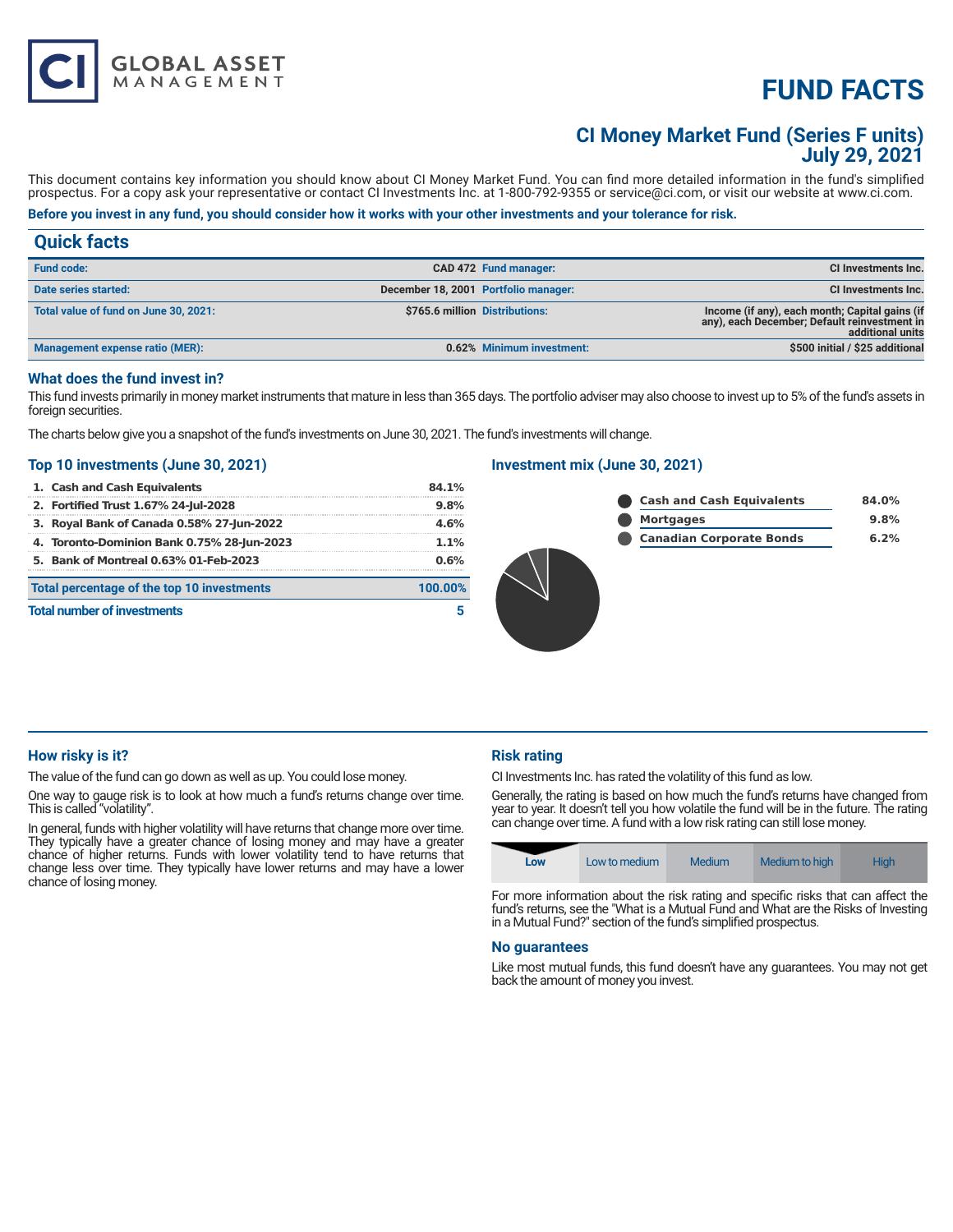# **CI Money Market Fund (Series F units)**

### **How has the fund performed?**

This section tells you how Series F securities of the fund have performed over the past 10 calendar years. Returns are after expenses have been deducted. These expenses reduce the fund's returns.

#### **Year-by-year returns**

This chart shows how Series F securities of the fund performed in each of the past 10 calendar years. This fund series has not dropped in value in the last 10 calendar years. The range of returns and change from year to year can help you assess how risky the fund has been in the past. It does not tell you how the fund will perform in the future.



#### **Best and worst 3-month returns**

This table shows the best and worst returns for Series F securities of the fund in a 3- month period over the past 10 calendar years. The best and worst 3-month returns could be higher or lower in the future. Consider how much of a loss you could afford to take in a short period of time.

|                     | <b>Return</b> | 3 months ending   | If you invested \$1,000 at the beginning of the period |
|---------------------|---------------|-------------------|--------------------------------------------------------|
| <b>Best return</b>  | 0.3%          | February 28, 2019 | Your investment would be \$1,003.                      |
| <b>Worst return</b> | 0.0%          | June 30, 2021     | Your investment would be \$1,000.                      |

#### **Average return**

As at June 30, 2021, a person who invested \$1,000 in this series of units of the fund 10 years ago now has \$1,051. This works out to an annual compound return of 0.5%.

# **Who is this fund for?**

#### **This fund may be suitable for you if you:**

- want to receive income
- are investing for the short term<br>• can tolerate low risk
- can tolerate low risk

### **A word about tax**

In general, you'll have to pay income tax on any money you make on a fund. How much you pay depends on the tax laws of where you live and whether you hold the fund in a registered plan, such as a Registered Retirement Savings Plan or a Tax-Free Savings Account.

Keep in mind that if you hold your fund in a non-registered account, fund distributions are included in your taxable income, whether you get them in cash or have them reinvested.